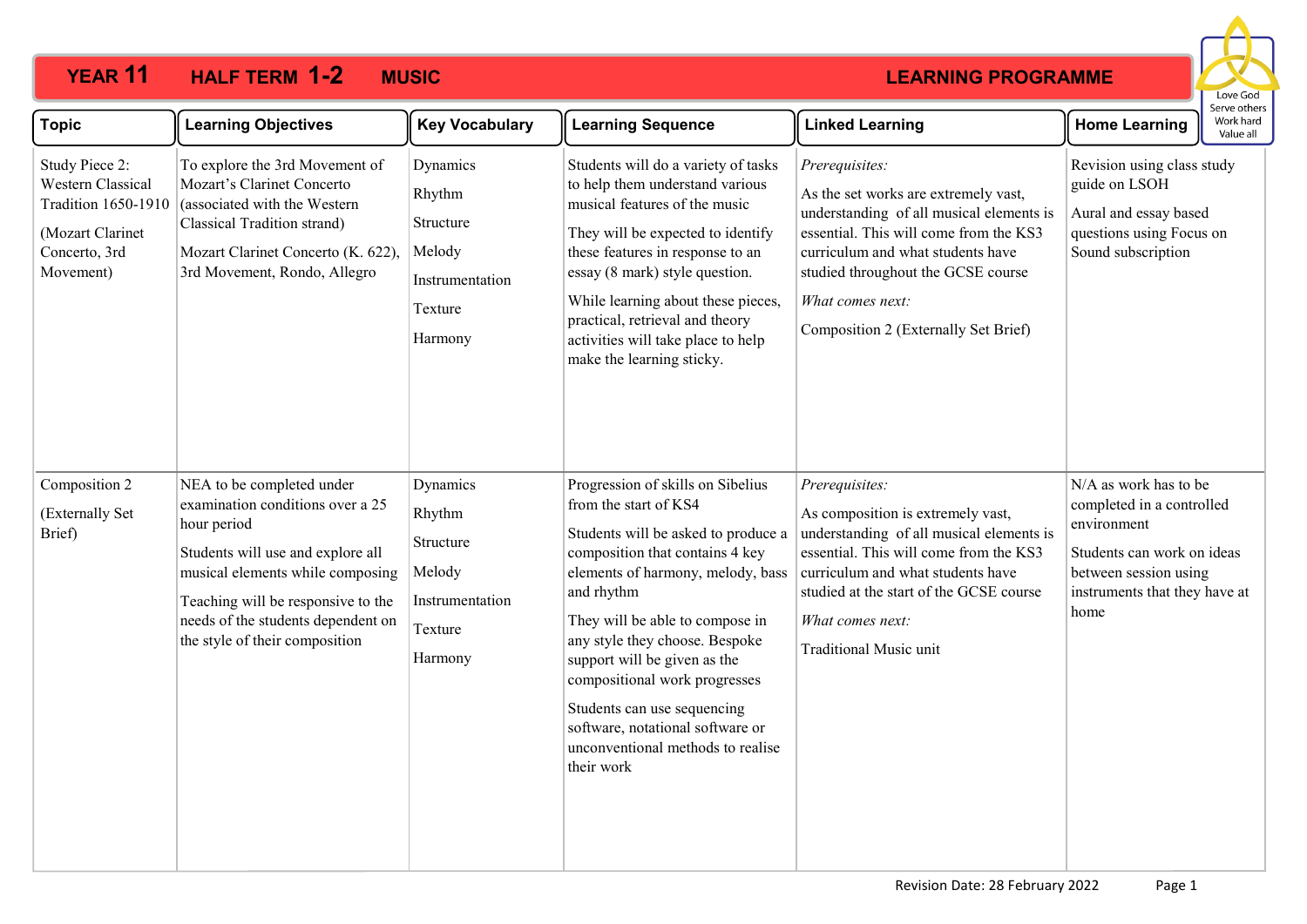# **YEAR 11 HALF TERM MUSIC 3-4**

## **LEARNING PROGRAMME**



| <b>Topic</b>                                    | <b>Learning Objectives</b>                                                                                                                  | <b>Key Vocabulary</b>                                                                                                   | <b>Learning Sequence</b>                                                                                                                                                                                                                                                                                                                                               | <b>Linked Learning</b>                                                                                                          | <b>Home Learning</b>                                                                        | Serve others<br>Work hard<br>Value all |
|-------------------------------------------------|---------------------------------------------------------------------------------------------------------------------------------------------|-------------------------------------------------------------------------------------------------------------------------|------------------------------------------------------------------------------------------------------------------------------------------------------------------------------------------------------------------------------------------------------------------------------------------------------------------------------------------------------------------------|---------------------------------------------------------------------------------------------------------------------------------|---------------------------------------------------------------------------------------------|----------------------------------------|
| <b>Traditional Music</b>                        | Students will study a variety of<br>music associated with the<br>traditional music strand focussing<br>on timbre (sonority) and texture.    | Timbre<br>Folk Instrumentation<br>Ornamentation<br>Melody<br>Texture<br>Melody &<br>Accompaniment                       | Students will be given access to<br>various examples of traditional<br>music<br>They will study each one, focussing<br>on the musical features that are<br>common in that style                                                                                                                                                                                        | Prerequisites:<br>KS3 Traditional Music Context<br>What comes next:<br>Western Classical Tradition Since 1650-<br>1910          | Revision using class study<br>guide<br>Aural questions using Focus<br>on Sound subscription |                                        |
| Western Classical<br><b>Tradition 1650-1910</b> | To explore the elements required of Harmony<br>the AQA aural examination using<br>Western Classical Tradition (1650-<br>1910) as a stimulus | Dominant 7th Chord<br>Intervals<br>Harmonic<br>Melodic<br>Chromatic<br>Tempo<br>Allegro<br>Moderato<br>Largo<br>Andante | Students will do a variety of tasks<br>to help them understand various<br>harmonic and rhythmic elements<br>They will also explore the sonority<br>of orchestral instruments looking at<br>playing techniques in particular<br>They will be expected to identify<br>harmonic and rhythmic features<br>when listening to music and also<br>compose using these features | Prerequisites:<br>Y8 Music of Beethoven unit<br>What comes next:<br>Examination Period (Aural Perception<br>and exam technique) | Revision using class study<br>guide<br>Aural questions using Focus<br>on Sound subscription |                                        |